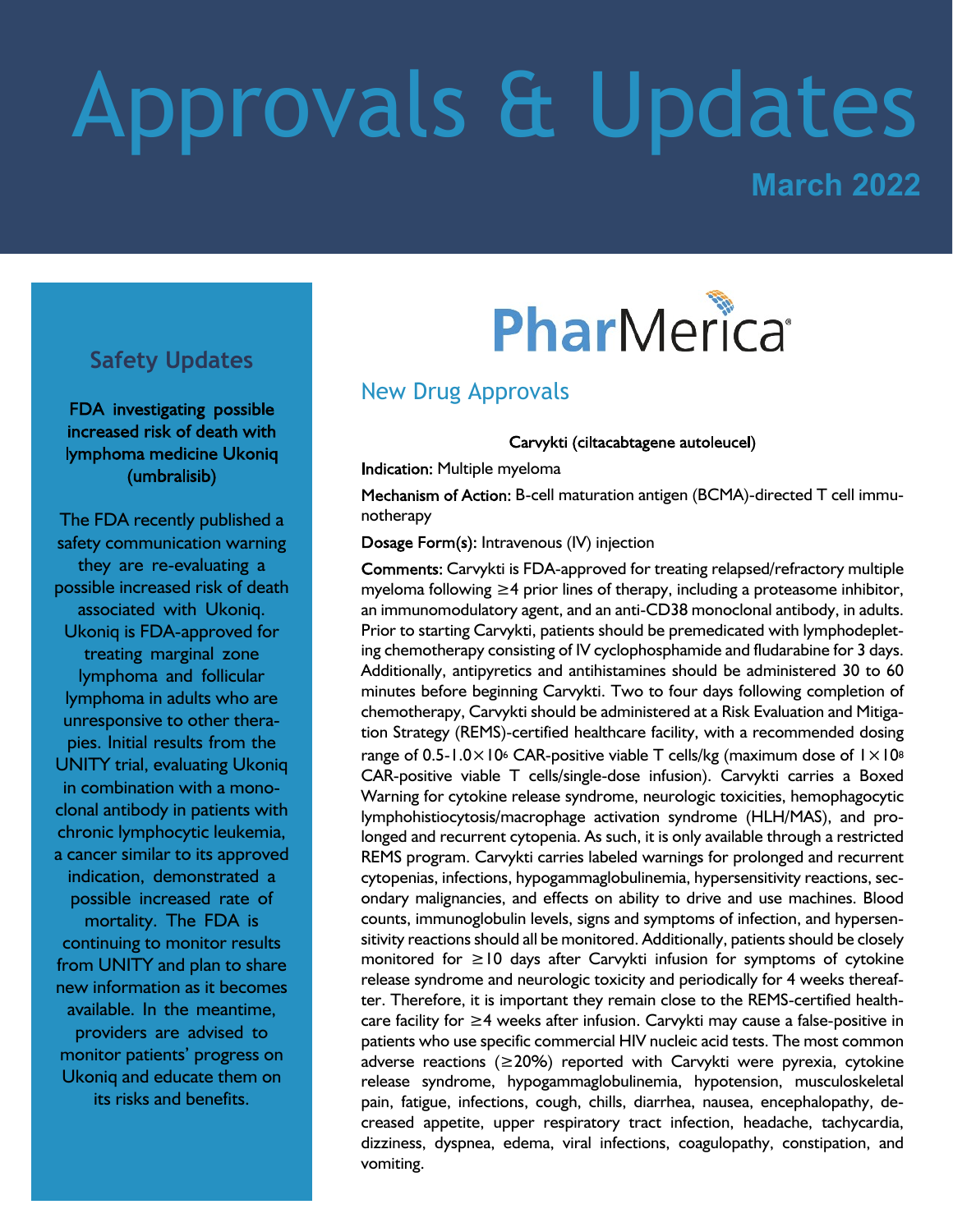#### New Drug Approvals, Continued

Enjaymo (sutimlimab-jome)

Indication: Cold agglutinin disease (CAD)

Mechanism of Action: Complement inhibitor

Dosage Form(s): IV injection

Comments: Enjaymo is FDA-approved for adults with CAD to reduce the need for red blood cell (RBC) transfusion because of hemolysis. Patients should be vaccinated against encapsulated bacteria ≥2 weeks before beginning Enjaymo. Enjaymo should be administered IV weekly for the first two weeks and every two weeks thereafter according to body weight, with patients 39kg to <75kg receiving 6500mg and patients ≥75kg receiving 7500mg. Enjaymo carries labeled warnings for serious infections, infusion-related reactions, risk of autoimmune disease, and recurrent hemolysis after discontinuation. Signs and symptoms of infection and autoimmune disease, worsening infection in those with active systemic infections, signs and symptoms of infusion and/or hypersensitivity reaction ≥2 hour after first infusion and 1 hour after subsequent infusions, and recurrent hemolysis (bilirubin, lactate dehydrogenase, hemoglobin/hematocrit) in those who have stopped Enjaymo should all be monitored. No drug interactions with Enjaymo were discussed. The most common adverse reactions (≥10%) reported with Enjaymo were respiratory tract infection, viral infection, diarrhea, dyspepsia, cough, arthralgia, arthritis, and peripheral edema.

Pyrukynd (mitapivat)

Indication: Hemolytic anemia

Mechanism of Action: Pyruvate kinase activator

Dosage Form(s): Tablets

Comments: Pyrukynd is FDA-approved for treating hemolytic anemia in adults with pyruvate kinase deficiency. Pyrukynd should be titrated up every 4 weeks based on hemoglobin and transfusion requirement, beginning with 5mg by mouth twice daily (Week 1-4). From there doses may be increased to 20mg twice daily followed by 50mg twice daily (max dose). Pyrukynd carries a labeled warning for acute hemolysis with abrupt treatment interruption. Hemoglobin/hematocrit and transfusion requirements should be monitored throughout therapy. Additionally, signs and symptoms of acute hemolysis and anemia should be monitored, especially in patients who discontinue Pyrukynd. Pyrukynd has the potential to interact with strong and moderate CYP3A inhibitors and inducers, sensitive CYP3A, CYP2B6, and CYP2C substrates (including hormonal contraceptives), UGT1A1 substrates, and P-glycoprotein substrates. The most common adverse reactions (≥10%) reported with Pyrukynd were decreased estrone, increased urate, back pain, decreased estradiol, and arthralgia.